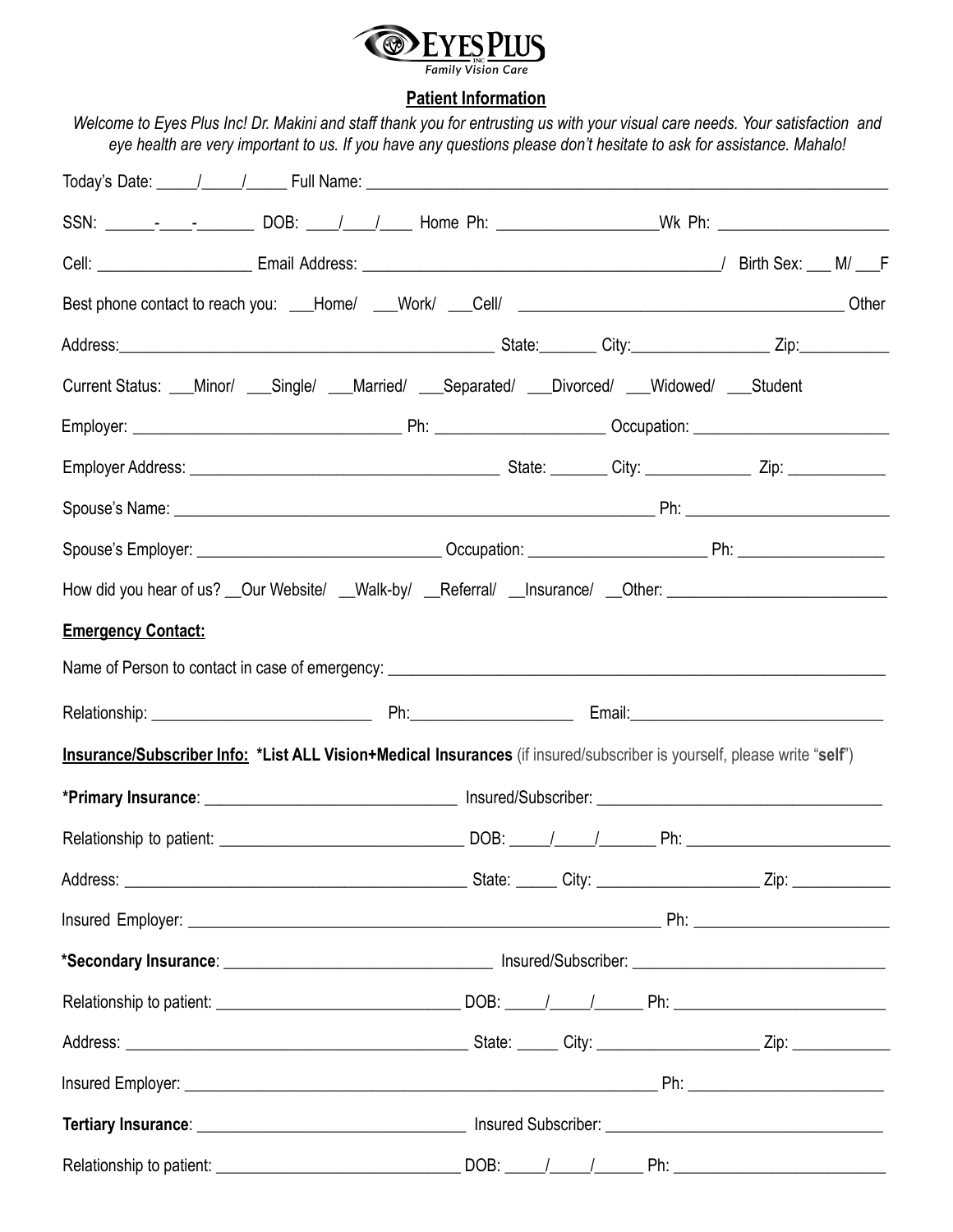## **Primary Care Physician:**

| <b>Health Information:</b>                                                                                                    |  |  |  |
|-------------------------------------------------------------------------------------------------------------------------------|--|--|--|
|                                                                                                                               |  |  |  |
| Anyone in your FAMILY have a history of the following? __Diabetes/ __Blindness/ __Cataracts/ __Thyroid/ __Lazy Eye/ __HIV/    |  |  |  |
| _TB/ _High Blood Pressure/ _Glaucoma/ _Heart Disease/ _Hepatitis/ _Rheumatoid Arthritis/ _Macular Degeneration/               |  |  |  |
|                                                                                                                               |  |  |  |
| Do YOU have a history of the following? __Diabetes// __Cataracts/ __Thyroid/ __HIV/ __TB/ __High Blood Pressure/ __Heart      |  |  |  |
|                                                                                                                               |  |  |  |
| Do YOU have a history of the following EYE conditions? __Surgery/ __Blindness/ __Eye Infection/ __Lazy Eye/ __Sensitivity to  |  |  |  |
| light/ Glaucoma/ See Spots or Floaters/ Flashing lights/ Macular Degeneration/ Blurred Far Vision/ Blurred Near               |  |  |  |
| Vision/ _Dizziness/ _Nausea/ _Itchy Eyes/ _Burning Sensation/ _Temporary loss of total eyesight in one or both eyes/          |  |  |  |
|                                                                                                                               |  |  |  |
|                                                                                                                               |  |  |  |
|                                                                                                                               |  |  |  |
| Do YOU take any of the following MEDICATION?: __Hydroxychloroquine/Plaquenil/ __Elmiron/ __Topiramate/ __Tamoxifen/           |  |  |  |
| _Phosphodiesterase inhibitors (PDE-5)/ _Fingolimod/ _Ethambutol/ _Warfarin/Blood Thinners/ _Bisphosphonates/                  |  |  |  |
| __Isotretinoin/ __tamsulosin/ __Amiodarone/ __Atrovastatin/ __Amlodipine/ __Lisinopril/ __Atorvastatin/ __Insulin/ _Losartan/ |  |  |  |
|                                                                                                                               |  |  |  |
| Do you smoke? ___ Yes/ ___ No Are you pregnant? ___ Yes/ ___ No                                                               |  |  |  |
| <b>Current Wear/Correction:</b>                                                                                               |  |  |  |
| Do YOU currently wear Glasses? ___Yes/ ___No/ If YES, when? __ALL the time/ ___READING only/ ___DRIVING only                  |  |  |  |
| Do YOU currently wear Contacts? ___Yes/ ___No/ If YES, what BRAND and POWER? _____________________________                    |  |  |  |
|                                                                                                                               |  |  |  |
| If NO, did you ever wear contacts before? __Yes/ __No Are you interested in wearing contacts? __Yes/ __No                     |  |  |  |
|                                                                                                                               |  |  |  |

\_\_\_\_\_\_\_\_\_\_\_\_\_\_\_\_\_\_\_\_\_\_\_\_\_\_\_\_\_\_\_\_\_\_\_\_\_\_\_\_\_\_\_\_\_\_\_\_\_\_\_\_\_\_\_\_\_\_\_\_\_\_\_\_\_\_\_\_\_\_\_\_\_\_\_\_\_\_\_\_\_\_\_\_\_\_\_\_\_\_\_\_\_\_\_\_\_\_\_\_\_